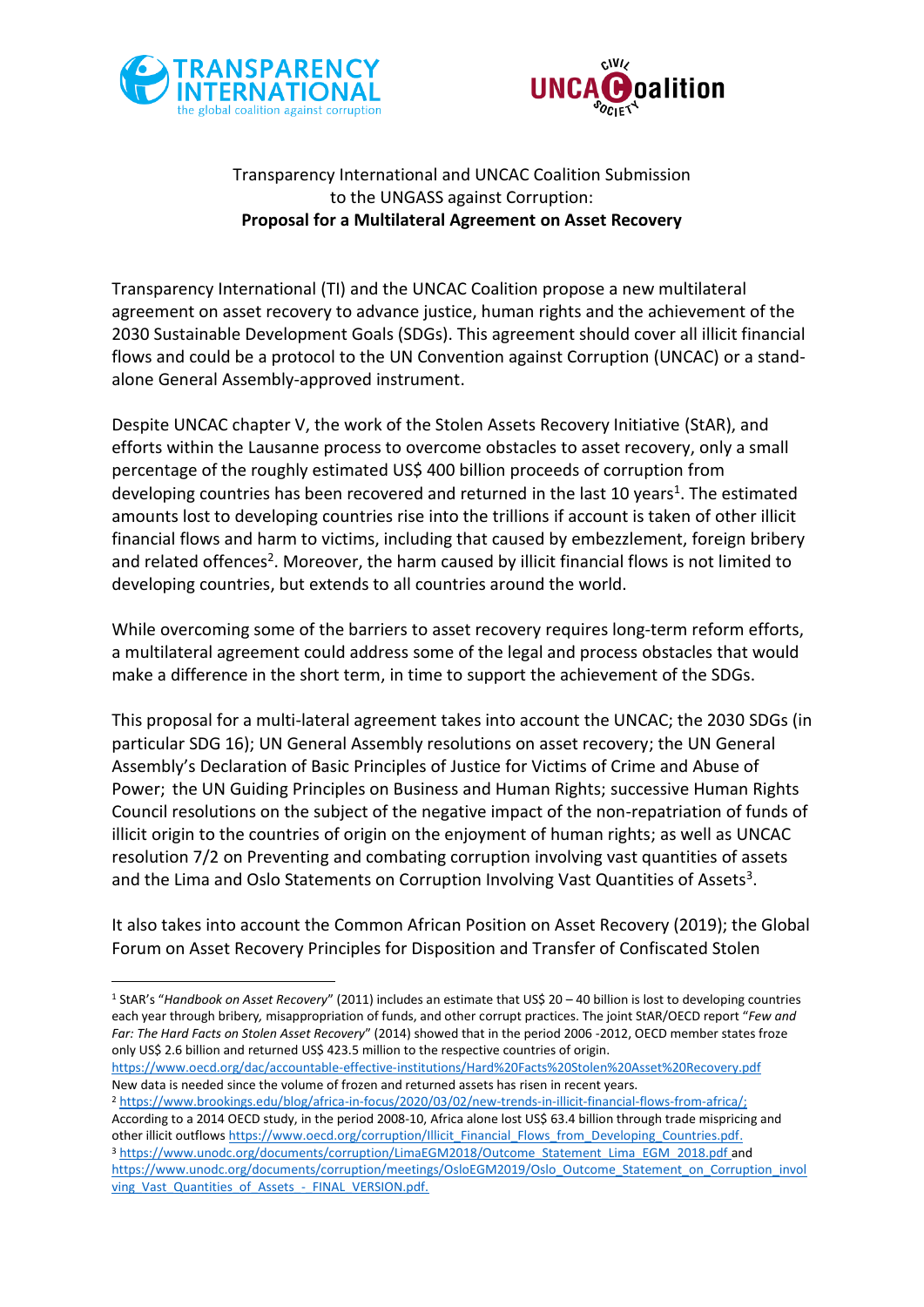Assets in Corruption Cases (GFAR Principles, 2017); and the Lausanne process Guidelines for the Efficient Recovery of Stolen Assets (2014).

**The proposal:** We propose a multilateral agreement covering all illicit financial flows and addressing three main areas:

- (1) Specific measures to address barriers to international cooperation and expedite the asset recovery process. This should include mutual legal assistance arrangements, as well as frameworks in destination countries for proactive freezing and non-convictionbased confiscation
- (2) Standards, legal frameworks and procedures for transparent and accountable asset freezing, confiscation and return processes
- (3) Standards, legal frameworks and procedures for ensuring restitution and compensation of state and non-state victims including in foreign bribery and related money laundering cases, with special measures in cases of grand corruption

In the context of transparent and accountable asset return, the GFAR Principles and the guidance in the Common African Position on Asset Recovery offer a solid basis for agreement. Both set out standards that are specific, enforceable, and suitable for most jurisdictions.

With regard to the second and third areas mentioned above, an international agreement could resolve a set of key issues in order to build trust, collaboration and successful outcomes in asset recovery. The following are the suggested key principles that should be included in such agreement<sup>4</sup>:

- Transparency
	- o *In destination countries*: Publishing up-to-date information on asset management and asset return frameworks and policies, including policies for notifying source/origin countries. Publishing data on freezing, seizure and confiscation processes underway and amount of assets involved, broken down by country of origin.
	- o *In source/origin countries*: Publishing up-to-date information on asset management frameworks and policies and data on the status and use of transferred funds or property.
- Accountable structures

-

- o *In destination countries*: Establishing transparent arrangements for immovable assets. Creating funds, trusts or escrow accounts for confiscated assets, where possible.
- o *In source/origin countries*: Creating a returned-asset management agency or designating an existing entity for management of returned assets with clear administrative powers and responsibilities for transparency and accountability. Creating a central returned assets account or public budget account under which returned assets are administered. Creating an asset register, including for physical

<sup>4</sup> In the text that follows the term "source/origin country means the country from which the assets have been diverted and the term "destination country" means the country where the proceeds of crime are found.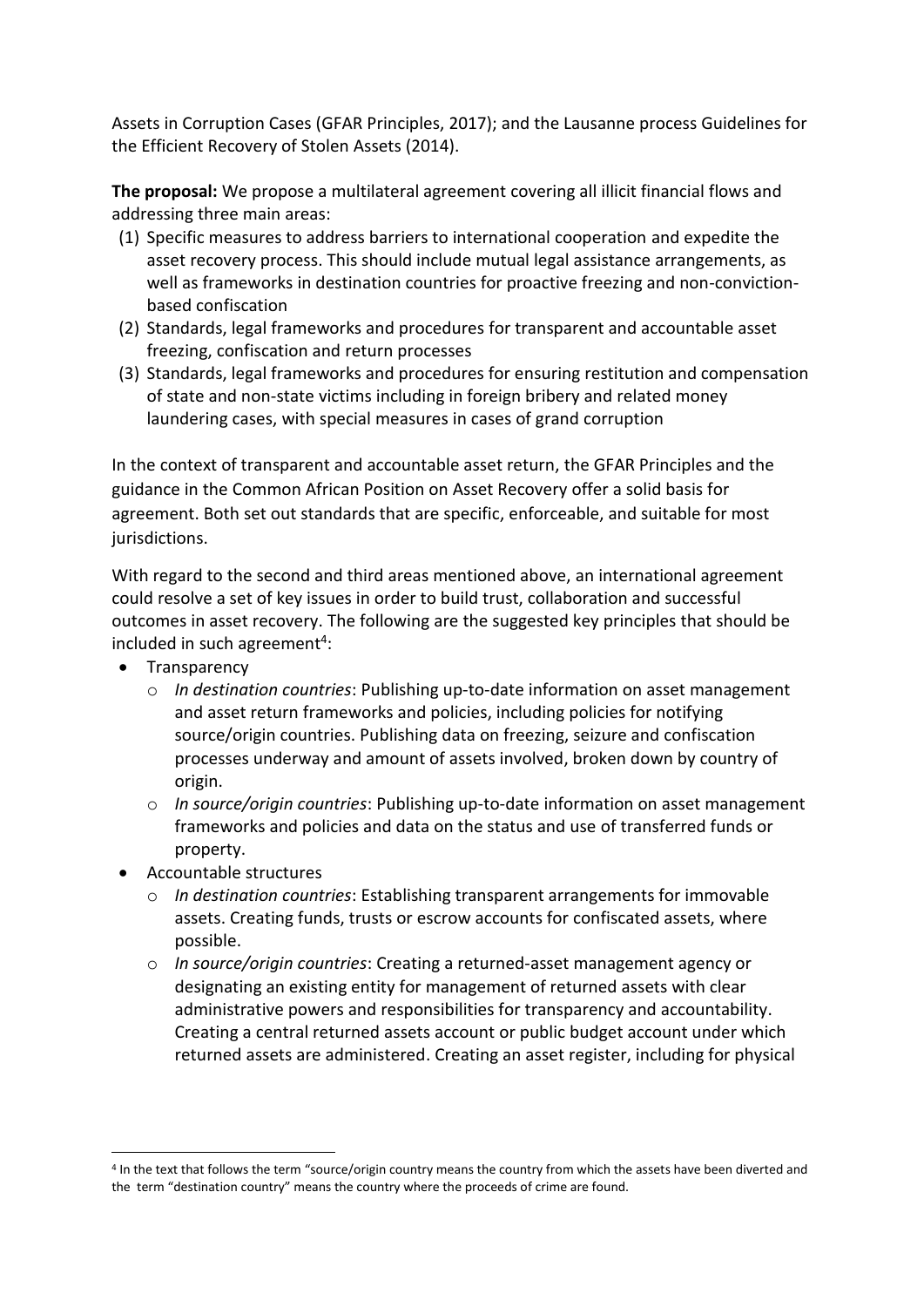assets. Creating and strengthening domestic frameworks to promote integrity, transparency and accountability.<sup>5</sup>

Oversight

-

- o *In destination and source/origin countries*: Providing for effective mechanisms to manage and monitor the use of frozen, confiscated and returned assets at all stages of the asset recovery process by relevant actors, such as parliamentary committees, supreme audit institutions and interested stakeholders, including civil society organisations.
- Use of funds in source/origin countries
	- o Creating domestic and regional policies that recognise that in the countries impacted by illicit financial flows, the whole society is the extended victim of the crime and that once direct victims of corruption or other malfeasance have been adequately compensated or cannot be identified, returned assets should be used for development, meeting the SDGs or other social investment projects.
	- $\circ$  To that end, in policies and practice, providing frameworks for the participation of interested stakeholders, including civil society organisations, in decision-making processes about the use of returned assets.
- Victims' access to justice in foreign bribery and related money laundering cases<sup>6</sup>
	- Notification of states and other victims: Providing for timely notice to enforcement authorities in affected states about enforcement proceedings and opportunities to participate in foreign bribery cases at different stages, from investigation (where feasible) to final disposition. Likewise, notification of other potential affected parties, such as competitors, shareholders, consumers and others who may have been harmed as a result of foreign bribery – this is especially relevant in very large cases.
	- o Victims' impact statements: Arranging for such statements by victim states and other victims.
	- $\circ$  Compensations of victims: Establishing principles and guidelines with respect to compensation of victims, including a broad definition of victims and recognition of social and collective damages<sup>7</sup>. Allowing the authorities in victim states and other victims to submit claims for restitution or compensation. In foreign bribery cases, disgorged profits could be taken as one estimate of harm, albeit an imperfect one.
- Victims' access to justice in grand corruption cases (including foreign bribery cases)<sup>8</sup>

<sup>5</sup> This could address, *inter alia*, domestic legal, financial and justice systems and cover frameworks for the reporting and disclosure of assets of public officials, whistleblower protection, access to information, public registers beneficial ownership, the strengthening of the judiciary and oversight of financial institutions, as well as other policy actions referenced in the African Union's Draft Common African Position on Asset Recovery, EX.CL/1213(XXXVI) Add.1 Rev.1. <sup>6</sup> In this connection see e.g. StAR, Left Out of the Bargain (2013[\) https://star.worldbank.org/document/left-out-bargain.](https://star.worldbank.org/document/left-out-bargain) <sup>7</sup> [https://knowledgehub.transparency.org/helpdesk/country-experience-with-reparation-for-social-damages:](https://knowledgehub.transparency.org/helpdesk/country-experience-with-reparation-for-social-damages) The conference of Ministers of Justice of the Ibero‐American countries held in Madrid in 2011 (COMJIB) agreed to Costa Rica's proposal to create a concept of social damage. As a first approximation, they considered the Costa Rican proposal, as follows: **"**Social damage is defined as the impairment, impact, detriment or loss of social welfare caused by an act of corruption and suffered by a plurality of individuals …and so giving rise to the obligation to repair."

<sup>&</sup>lt;sup>8</sup> TI has proposed the following definition of grand corruption: Grand corruption means the commission of any of the offences in UNCAC Articles 15 - 25<sup>8</sup> as part of a scheme that (1) involves a high-level public official; and (2) results in or is intended to result in a gross misappropriation of public funds or resources, or gross violations of the human rights of a substantial part of the population or of a vulnerable group.